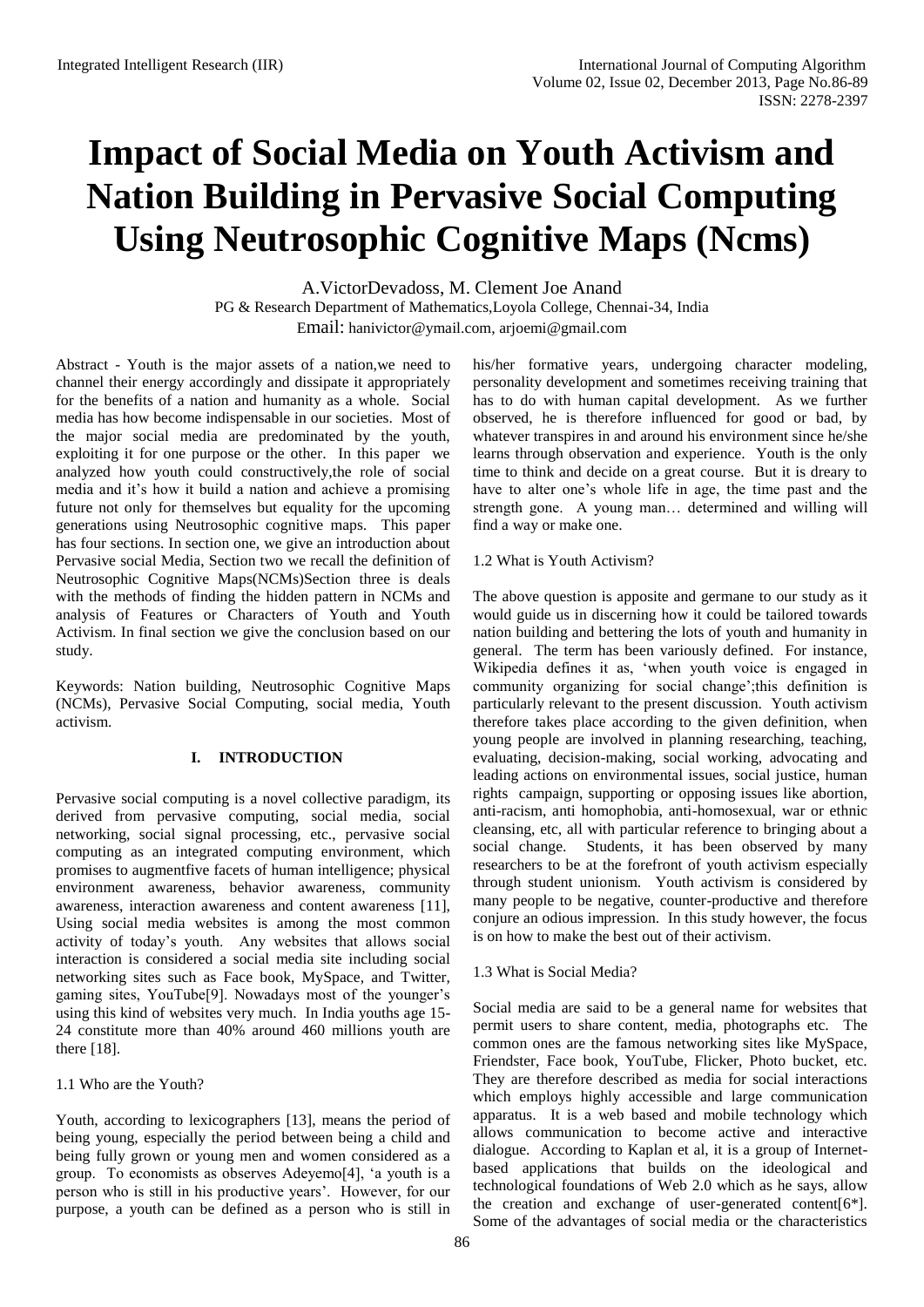that make it distinct from other media-traditional/industrial electronic and print are:

- They are easily accessible and relatively cheapereven sometimes free.
- It allows everyone, including individuals to publish and access information unlike the industrial media for which vital resources are required for publishing information.
- It is a decentralized media with minimum hierarchy which is distinguished by multiple points of production and uses.
- It requires less specialized skill and technical training, once access is gained into it, it could be operated or used by anybody with less difficulty.
- It guarantees prompt and immediate response. However, since a good number of traditional/industrial media have begun to use similar facilities, this may not continue to be a distinctive feature of social media for a long time.
- Social media unlike industrial/traditional one is ductile and malleable. Errors in information could be corrected with immediate effect by way of comments and editing.

# 1.4 Nation Building

Nation-building could be described as the process or the procedure of putting in place all it requires for a state or rather a nation state to stand on its own as independent autonomous state. Such process includes training and retraining or at best human capital development aimed at harnessing or exploiting the available resources in the country. In most cases, the training is majorly focused on areas of critical needs of a nation at a particular time. For instance, a nation that has just been independent may focus on administrative, professional, defense, and economic training among others. In a nutshell, nation-building means conscious, deliberated and concerted efforts made by people to address the fundamental needs or issues of their nationhood. Youths should be trained to respect the law of their land and be law abiding. They should take cognizance of what Archridamus, the King of ancient Sparta says while exhorting his subjects; 'We are wise because we are not so highly educated as to look down upon our laws and customs. Observes Emile Durkein(the French Sociologist): "A nation can be maintained only if, between the state and the individual, there is intercalated a whole series of secondary groups near enough to the individual to attract them strongly in their sphere of actions and drag them in this way, into the general torrent of social life". Youth activism could therefore, be tailored towards nation building based on the observation made by Durkein.

## **II. BASIC NOTATION AND DEFINITIONS**

Fuzzy Cognitive Maps (FCMs) are more applicable when the data in the first place is an unsupervised one. The FCMs work on the opinion of experts. FCMs model the world as a collection of classes and causal relations between classes.

## 2.1 Definition

A NCMs is a directed graph with concepts like policies, events etc, as nodes and causalities as edges. It represents causal relationship between concepts.

## 2.2 Definition

When the nodes of the NCM are fuzzy sets then they are called as fuzzy nodes.

## 2.3 Definition

NCMs with edge weights or causalities from the set *{-1, 0, 1, I}* are called simple NCMs.

## 2.4 Definition

Let  $C_i$  and  $C_j$  denote the two nodes of the NCM. The directed edge from  $C_i$  to  $C_j$  denotes the causality of  $C_i$  on  $C_j$ called connections. Every edge in the NCM is weighted with a number in the set  $\{-1, 0, 1, 1\}$ . Let  $e_{ii}$  be the weight of the directed edge  $C_iC_j$ ,  $e_{ij} \in \{-1, 0, 1, 1\}$ . $e_{ij} = 0$  if  $C_i$  does not have any effect on  $C_j$ ,  $e_{ij} = 1$  if increase (or decrease) in  $C_i$  causes increase (or decreases) in  $C_j$ .  $e_{ij} = -1$  if increase (or decrease) in  $C_i$  causes decrease (or increase) in  $C_j$ .  $e_{ij} = I$  if the relation or effect of  $C_i$  on  $C_j$  is an indeterminate.

## 2.5 Definition

Let  $C_1$ ,  $C_2$ , ...,  $C_n$  be nodes of a NCM. Let the neutrosophic matrix *N(E)* be defined as  $N(E)=(e_{ij})$  where  $e_{ij}$  is the weight of the directed edge  $C_iC_j$ , where  $e_{ij} \in \{-1, 0, 1, 1\}$ .  $N(E)$  is called the neutrosophic adjacency matrix of the NCM.

## 2.6 Definition

Let  $C_1$ ,  $C_2$ , ...,  $C_n$  be the nodes of an NCM.  $A = (a_1, a_2, ..., a_n)$ where  $a_i \in \{0, 1, 1\}$ . A is called the instantaneous state neutrosophic vector and it denotes the ON-OFF-INDETERMINATE state position of the node at an instant.

 $a_i = 0$  if  $a_i$  is OFF (no effect)

 $a_i = 1$  if  $a_i$  is ON (has effect)

 $a_i = I$  if  $a_i$  is INDETERMINATE (effect cannot be determined) for *i = 1, 2,…, n*.

## 2.7 Definition

Let  $C_1$ ,  $C_2$ , ...,  $C_n$  be the nodes of and FCM. Let  $\overrightarrow{C_1C_2}, \overrightarrow{C_2C_3}, \overrightarrow{C_3C_4}, ..., \overrightarrow{C_iC_j}$  be the edges of the NCM. Then the edges form a directed cycle. An NCM is said to be cyclic if it possesses a directed cyclic. An NCM is said to be acyclic if it does notpossess any directed cycle.

## 2.8 Definition

An NCM with cycles is said to have a feedback.

## 2.9 Definition

When there is a feedback in an NCM, i.e, when the causal relations flow through a cycle in a revolutionary manner the NCM is called a dynamical system. 2.10 Definition

Let  $\overrightarrow{C_1C_2}$ ,  $\overrightarrow{C_2C_3}$ ,  $\overrightarrow{C_3C_4}$ , ...,  $\overrightarrow{C_{n-1}C_n}$  be a cycle. When  $C_i$  is switched on and if the causality flows through the edges of a cycle and if it again causes  $C_i$ , we say that the dynamical system goes round and round. This is true for any node *Ci*for *i*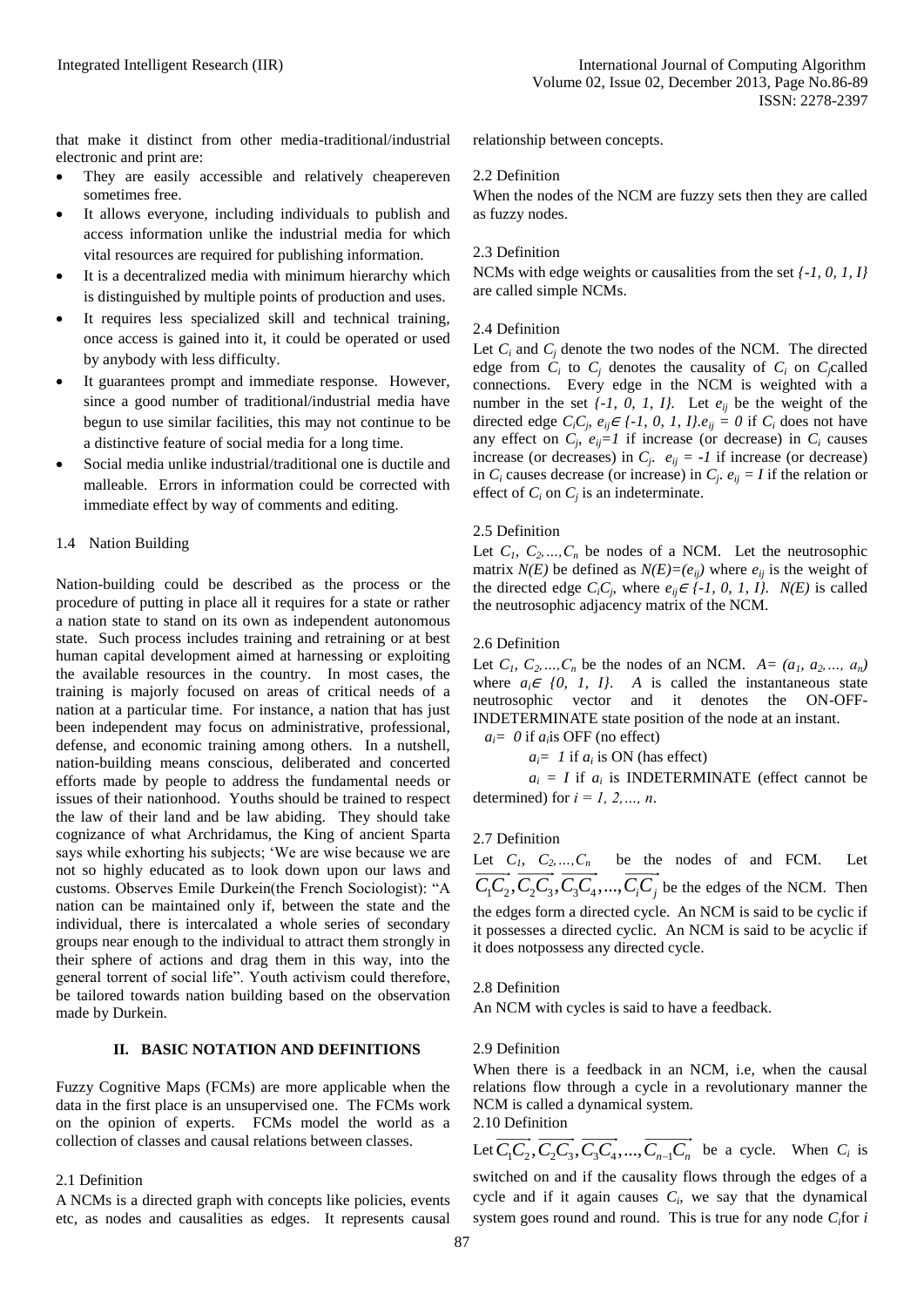*=1, 2,…, n*. The equilibrium state for this dynamical system is called the hidden pattern.

## 2.11 Definition

If the equilibrium state of a dynamical system is a unique state vector, then it is called a fixed point. Consider a NCM with  $C_1, C_2, \ldots, C_n$  as nodes. For example let us start the dynamical system by switching on *C1*. Let us assume that the NCM settles down with  $C_l$  and  $C_n$  on i.e., the state vector remain as *(1, 0, 0,…, 1)* this neutrosophic stage vector *(1, 0, …, 0, 1)* is called fixed point.

## 2.12 Definition

If the NCM settles down with a neutrosophic state vector repeating in the form  $A_1 \rightarrow A_2 \rightarrow ... \rightarrow A_i \rightarrow A_1$  then this equilibrium is called a limit cycle of the NCM.

## 2.13 Definition

Finite number of NCMs can be combined together to produce the point effect of all the NCMs. If  $N(E_1), N(E_2), ..., N(E_n)$  be the neutrosophic adjacency matrices of a NCM with nodes *C1,*   $C_2$ ,  $C_n$  then the combined NCM is got by adding all the neutrosophic adjacency matrices  $N(E_1)$ ,  $N(E_2)$ , ...,  $N(E_n)$ . We denote the combined NCMs adjacency neutrosophic matrix by  $N(E) = N(E_1) + N(E_2) + ... + N(E_p)$ .

# **III. METHOD OF DETERMINING THE HIDDEN PATTERN**

Let  $C_1, C_2, ..., C_n$  be the nodes of an NCM, with feedback, Let *E* be the associated adjacency matrix. Let us find the hidden pattern when  $C_l$  is switched on when an input is given as the vector  $A_1 = (1, 0, \ldots, 0)$ , the data should pass through the neutrosophic matrix  $N(E)$ . This is done by multiplying  $A<sub>I</sub>$  by the matrix  $N(E)$ . Let  $A_1N(E) = (a_1, a_2, ..., a_n)$  with the threshold operation that is by replacing  $a_i$  by *1* if  $a_i$  is  $k$  and  $a_i$  by *0* if  $a_i$  <  $k$  (  $k-a$  is a suitable positive integer) and  $a_i$  by *I* if  $a_i$  is notinteger. We update the resulting concept; the concept  $C<sub>1</sub>$  is included in the updated vector by making the first coordinate as *1* in the resulting vector. Suppose  $A_1N(E) \rightarrow A_2$  then consider  $A_2N(E)$  and repeat the same procedure. This procedure is repeated till we get a limit cycle or a fixed point.

## 3.1 Features or Characteristics of Youth

Youth exhibits certain features that the peculiar to their age bracket. These characteristics are paramount to this study in order to know why youths do certain things and behave in a particular way. Although, the ones given below are not exhaustive, however, they constitute an eye opener to their frame of mind or more appropriately their psychology.

- 1. Youthful Exuberance
- 2. Ambitious/Self Actualization
- 3. Energy, Vigour and Agility
- 4. Commitment
- 5. Desire to be Recognized and be Popular
- 6. Social Activism
- 7. Emotion
- 8. Youth Driven Activism
- 9. Less Social Responsibility
- 10. Youth-Led Community Organizations.

We just use the basic concept of NCM in our analysis of psychological, socio economic problem of characters of youth & youth activism. To make the reader compare and comprehend the effect of NCM in the place of FCM, we first analyzed using the experts opinion giving them a possibility namely it is not essential to relate or not relate two concepts/nodes and they can also use the symbol *I* to denote that they are not able to determine any form of relation between a pair of nodes i.e., at that time the relation between the nodes in an indeterminate.

According to the expert, what he spelt out the attributes are now asked to give the opinion suggesting that he has the opinion to state his inability to associate two concept of nodes such things will be denoted by the letter *I* meaning the relation is an indeterminate. Thus we have formed the Neutrosophic directed graph which is given by the experts.



Let the corresponding Neutrosophic connection matrix of the Neutrosophic directed graph is given by N(E).

Let  $R = (0 1 0 0 0 0 0 0 0 0)$  be Neutrosophic state vector in which only the node  $A_2$ , i.e., the types of ambitious/Self Actualization is in on state and all other nodes are in the off state. R is passed into the above Neutrosophic connection matrix N(E)

| шаніл і чер                   |         |                  |    |                  |              |              |              |              |                                              |   |   |
|-------------------------------|---------|------------------|----|------------------|--------------|--------------|--------------|--------------|----------------------------------------------|---|---|
|                               |         |                  |    |                  |              |              |              |              | $B_1 B_2 B_3 B_4 B_5 B_6 B_7 B_8 B_9 B_{10}$ |   |   |
| $B_{\scriptscriptstyle\rm I}$ |         | $\mathbf{O}$     | 0  | $\boldsymbol{I}$ |              | 1 1 0 1      |              |              | 0                                            | O |   |
| B <sub>2</sub>                |         | $\boldsymbol{I}$ | O  | 0                | $\mathbf{O}$ |              | $0 \quad 1$  | 0            | 0                                            | 0 | 0 |
|                               | $B_{3}$ | 0                | 1  | 0                | $\mathbf 0$  | $\mathbf 0$  | $\mathbf 0$  | $\mathbf{1}$ | 0                                            | O | 1 |
| $B_{4}$                       |         | 1                | 0  | 0                | 0            | 0            | $\mathbf 0$  | 1            | 0                                            | 0 | 1 |
| B <sub>5</sub>                |         | $\theta$         | 1  | $\mathbf 0$      | $\mathbf{O}$ |              | $0\quad 0$   | 0            | 0                                            | 0 | 0 |
| $B_{6}$                       |         | $\Omega$         | -1 | $\mathbf{1}$     | $\mathbf{1}$ | $\mathbf{O}$ | $\mathbf 0$  | 1            | 0                                            | 1 | 0 |
| $B_7$                         |         | 0                | 0  | 0                | $\mathbf{1}$ | $\mathbf{O}$ | $\mathbf 0$  | 0            | 0                                            | 1 | 0 |
| $B_{8}$                       |         | 0                | 0  | О                | $\mathbf{1}$ | 0            | $\mathbf 0$  | 0            | 0                                            | 1 | 0 |
| $B_{9}$                       |         | 0                | 0  | 0                | $\mathbf 0$  | 0            | $\mathbf{O}$ | $\mathbf 0$  | $\mathbf 0$                                  | O | 0 |
| $B_{\rm tr}$                  |         |                  | O  | 0                | 0            | 0            | $\mathbf{O}$ | 0            | I                                            | О |   |
|                               |         |                  |    |                  |              |              |              |              |                                              |   |   |